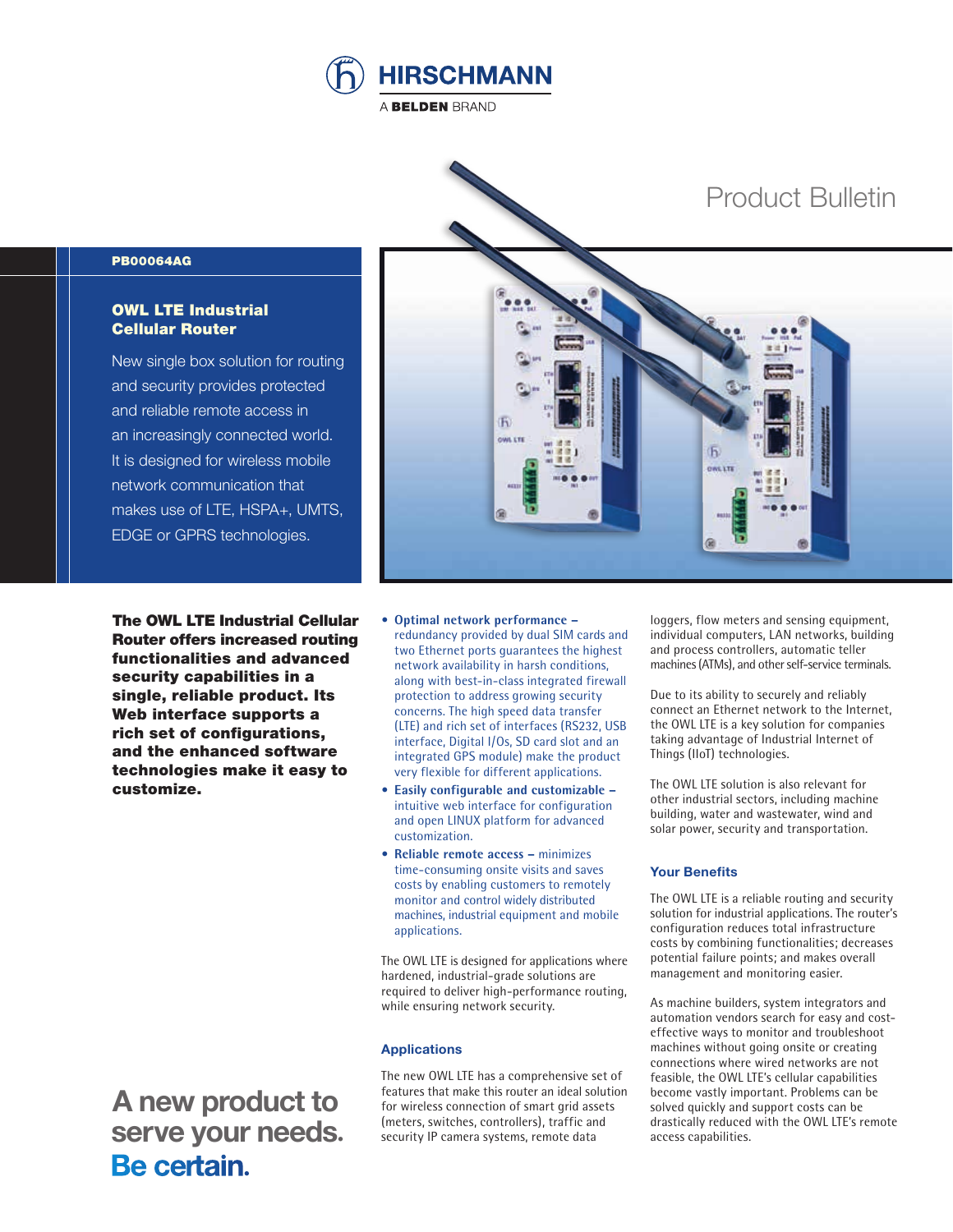



Solve problems quickly and cost efficiently with new industrial router's remote capabilities.

# OWL LTE Industrial Cellular Router

The OWL LTE is equipped with two Ethernet 10/100 ports, offering greater configuration and customization. Its two SIM card holders back up communication in mobile operator networks and provide failover to one another, enhancing overall network availability.

The OWL LTE router supports creation of virtual private network (VPN) tunnels using different technologies, including IPsec, OpenVPN and Layer 2 Tunneling Protocol (L2TP, PPTP and GRE), to ensure secure communication. A web interface provides robust statistics and a detailed log of the LTE router's activities and signal strength. Flexible management methods Web/SNMP/SMS and CLI provide excellent device management, mass configuration and troubleshooting tools.

### **Benefits at a Glance**

- Two-in-one solution offering both routing and security capabilities
- EN 301 511, EN 301 908-1/-2/-13, E8, EN 60 950 and CE compliant
- Operating environment of -40 °C to +70 °C
- Advanced routing and networking functions
- Dual SIM cards use two different network operations in combination with the automatic switchover function
- Rich set of interfaces (RS232, USB interface, Digital I/Os, SD card slot and an integrated GPS module)
- Open LINUX platform for scripting and extensive device configuration
- Secure VPN Tunneling (OpenVPN, IPsec VPN) through X.509 authentification
- Supports functions: DHCP, NAT, NAT-T, DynDNS, NTP, VRRP, control by SMS





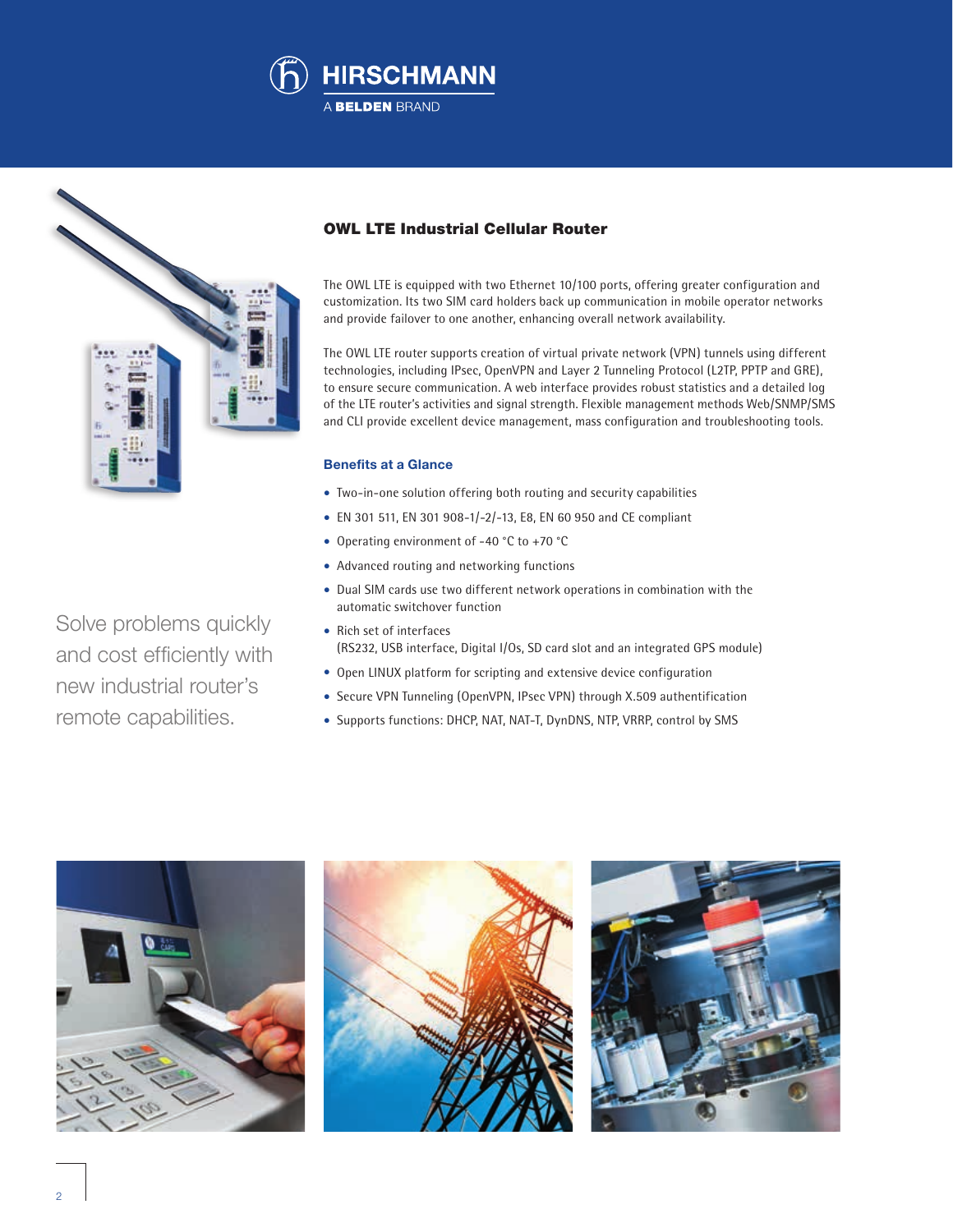

# Technical Information

| <b>Product Description</b>                    |                                                                                                                                                                                            |
|-----------------------------------------------|--------------------------------------------------------------------------------------------------------------------------------------------------------------------------------------------|
| <b>Type</b>                                   | OWL LTE-S20TTA12121GTDAHHXX.X.XX                                                                                                                                                           |
| <b>Description</b>                            | LTE, UMTS/HSPA+, GSM/GPRS/EDGE Router                                                                                                                                                      |
| <b>Port Type and Quantity</b>                 | 2 x LAN ports 10/100BaseTX, RJ45                                                                                                                                                           |
| Order No.                                     | 942 146-001                                                                                                                                                                                |
| <b>Radio Technology</b>                       |                                                                                                                                                                                            |
| <b>Antenna Connector</b>                      | 3 x SMA jack antenna connectors                                                                                                                                                            |
| <b>Antenna Configuration</b>                  | Main + $Rx$ Div + GPS (supports active antennas)                                                                                                                                           |
| <b>Frequency</b>                              | Dual Band GSM/GPRS/EDGE (2G): 900/1800 MHz<br>Tri Band UMTS/HSPA+ (3G): 900/1800/2100 MHz<br>FDD-Band (8, 3, 1)<br>Penta Band LTE: 800/900/1800/2100/2600 MHz<br>FDD-Band (20, 8, 3, 7, 1) |
| <b>Transfer Rate (max)</b>                    | 100 Mbps Download, 50 Mbps Upload                                                                                                                                                          |
| SIM-cards                                     | Two SIM card holders, Dual-SIM fail over functionality<br>· Switch SIM on disconnect<br>• Switch SIM on roaming<br>• Switch SIM on remaining data volume                                   |
| <b>Communication Interfaces</b>               |                                                                                                                                                                                            |
| <b>Ethernet</b>                               | 2 x 10/100BASE-TX-Ports                                                                                                                                                                    |
| <b>USB</b>                                    | 2.0 USB host                                                                                                                                                                               |
| 1/0                                           | 2 x opto-coupled digital Inputs (max. 60 V DC, max. 7 mA)<br>1 x opto-coupled digital Output (max. 60 V AC/DC, max. 300 mA)                                                                |
| <b>Serial</b>                                 | 1 x RS232                                                                                                                                                                                  |
| SD                                            | 1 x MicroSD, SDHC up to 32 GB, SDXC from 32 GB up to 64 GB                                                                                                                                 |
| <b>GPS</b>                                    | Protocol: NMEA 0183 v3.0<br>Frequency: 1575.42 MHz<br>Sensitivity: -161 dBm                                                                                                                |
| <b>Power Requirements</b>                     |                                                                                                                                                                                            |
| <b>Operating Voltage</b>                      | 12 V DC to 48 V DC, PoE+ Powered device (IEEE 802.3at, Type 2, Class 4)                                                                                                                    |
| <b>Power Consumption</b>                      | 6.5W                                                                                                                                                                                       |
| <b>Ambient Conditions</b>                     |                                                                                                                                                                                            |
| <b>Operation Temperature</b>                  | -40 °C to +70 °C                                                                                                                                                                           |
| <b>Storage/Transport Temperature</b>          | -40 °C to +85 °C                                                                                                                                                                           |
| <b>Relative Humidity (non-condensing)</b>     | max. 95%                                                                                                                                                                                   |
| <b>Mechanical Construction</b>                |                                                                                                                                                                                            |
| Dimensions (W x H x D)                        | 56 x 122 x 97 mm                                                                                                                                                                           |
| <b>Mounting</b>                               | <b>DIN Rail</b>                                                                                                                                                                            |
| Weight                                        | 390 g                                                                                                                                                                                      |
| <b>Protection Class</b>                       | IP30                                                                                                                                                                                       |
| <b>Software</b>                               |                                                                                                                                                                                            |
| <b>VPN Tunneling</b>                          | OpenVPN (Client/Server), IPsec VPN (Client/Server), L2TP (Client/Server), GRE                                                                                                              |
| <b>Security</b>                               | HTTPs, Firewall (SPI), NAT, X.509                                                                                                                                                          |
| <b>Diagnostics &amp; Configuration</b>        | SNMP, DHCP (Client/Server) network status, syslog, DynDNS, NTP (Client/Server), HiDiscovery                                                                                                |
| Redundancy                                    | VRRP, ping monitoring with route failover                                                                                                                                                  |
| <b>Configuration Management</b>               | Upload/download configuration, change configuration based on SMS                                                                                                                           |
| <b>Scripting</b>                              | LINUX scripting (Bash, Python)                                                                                                                                                             |
| Customization                                 | User Module $(C, C++)$                                                                                                                                                                     |
| <b>Approvals</b>                              |                                                                                                                                                                                            |
| <b>Safety of Industrial Control Equipment</b> | EN 60950-1                                                                                                                                                                                 |
| Radio                                         | Europe: • EN 301 511, Radio Requirements GSM<br>· EN 301 908-1 & EN 301 908-2, Radio Requirements UMTS/HSPA<br>• EN 62311, Human Exposure restrictions for EM-Fields                       |
| <b>Transportation</b>                         | E8 (road vehicle approval)                                                                                                                                                                 |
| <b>Environmental</b>                          | EN 61000-6-2, EN 301 489, EN 61131 for use in automation environment                                                                                                                       |
|                                               |                                                                                                                                                                                            |

**NOTE:** These are the prominent technical specifications. For complete technical specifications visit: www.hirschmann.com